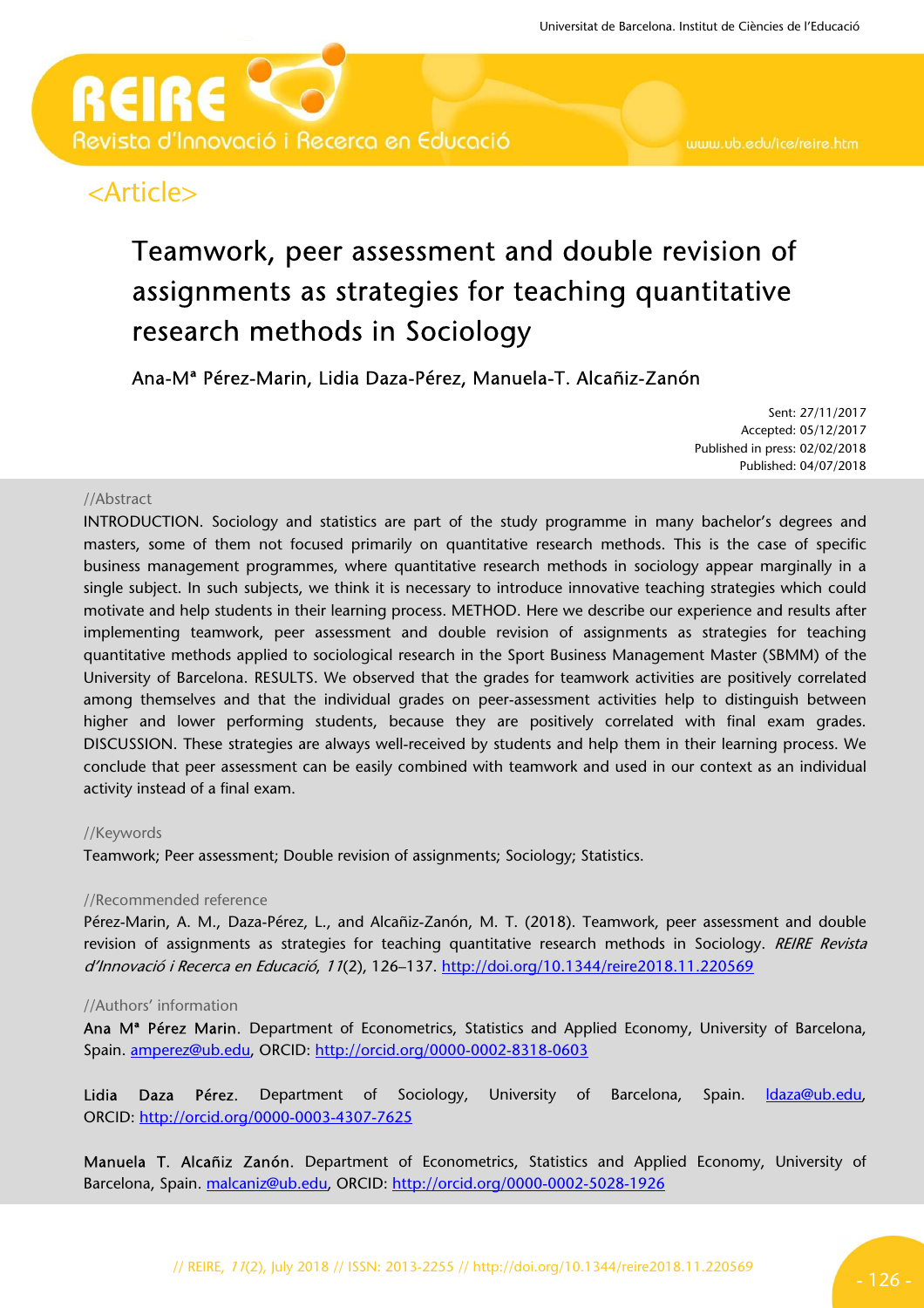

#### //Títol

Treball en grup, coavaluació i doble correcció d'exercicis com a estratègies per a l'ensenyament de mètodes quantitatius d'investigació en sociologia

#### //Resum

INTRODUCCIÓ. La sociologia i l'estadística són part del programa d'estudis de molts graus i màsters, alguns dels quals no focalitzats en mètodes quantitatius d'investigació. És el cas de programes específics de gestió empresarial, en què els mètodes d'investigació quantitatius en sociologia apareixen de forma marginal en una sola assignatura. En aquestes assignatures, convé introduir estratègies docents innovadores que puguin motivar i ajudar l'alumnat en el seu procés d'aprenentatge. MÈTODE. Descrivim la nostra experiència i els resultats d'implementar el treball en grup, la coavaluació i la doble correcció d'exercicis com a estratègies per a l'ensenyament de mètodes quantitatius aplicats a la investigació sociològica en el màster en Direcció d'Entitats Esportives de la Universitat de Barcelona. RESULTATS. Les notes en les activitats de coavaluació individuals estan positivament correlacionades. Aquestes notes permeten discriminar entre alumnes amb un major o menor rendiment, pel fet d'estar positivament correlacionades amb les notes finals. DISCUSSIÓ. Aquestes estratègies han estat sempre ben rebudes pels estudiants i els han ajudat en el seu procés d'aprenentatge. Concloem que la coavaluació pot combinar-se fàcilment amb el treball en grup i que pot ser utilitzada en el nostre context com una activitat individual en comptes de l'examen final.

#### //Paraules clau

Treball en equip; Coavaluació; Doble correcció d'exercicis; Sociologia; Estadística.

### //Título

Trabajo en grupo, coevaluación y doble corrección de ejercicios como estrategias para enseñar métodos cuantitativos de investigación en Sociología

#### //Resumen

INTRODUCCIÓN. La Sociología y la Estadística son parte del programa de estudios de muchos grados y másteres, no enfocados principalmente en métodos cuantitativos de investigación. Así ocurre en programas específicos de gestión empresarial, en los que los métodos de investigación cuantitativos en sociología aparecen de forma marginal en una sola asignatura. En estas asignaturas, conviene introducir estrategias docentes innovadoras que puedan motivar y ayudar al alumno en su proceso de aprendizaje. MÉTODO. Describimos nuestra experiencia y los resultados tras implementar el trabajo en grupo, la coevaluación y la doble corrección de ejercicios como estrategias para la enseñanza de métodos cuantitativos aplicados a la investigación sociológica en el Máster en Dirección de Entidades Deportivas de la Universidad de Barcelona. RESULTADOS. Las notas en las actividades de coevaluación individuales están positivamente correlacionadas. Estas notas permiten discriminar entre alumnos con un mayor o menor rendimiento, al estar positivamente correlacionadas con las notas finales. DISCUSIÓN. Estas estrategias han sido siempre bienvenidas por los estudiantes y les han ayudado en su proceso de aprendizaje. Concluimos que la coevaluación puede combinarse fácilmente con el trabajo en grupo y que puede ser utilizada en nuestro contexto como una actividad individual en lugar del examen final.

#### //Palabras clave

Trabajo en equipo; Coevaluación; Doble corrección de ejercicios; Sociología; Estadística.

Aquest treball està publicat amb llicència Creative Commons Attribution. Per veure una còpia de la llicència, visiteu https://creativecommons.org/licenses/by/4.0/ Esta obra está publicada bajo la Licencia de Atribución de Creative Commons. Para ver una copia de la licencia, visite https://creativecommons.org/licenses/by/4.0/ This work is licensed under the Creative Commons Attribution License. To view a copy of the license, visit https://creativecommons.org/licenses/by/4.0/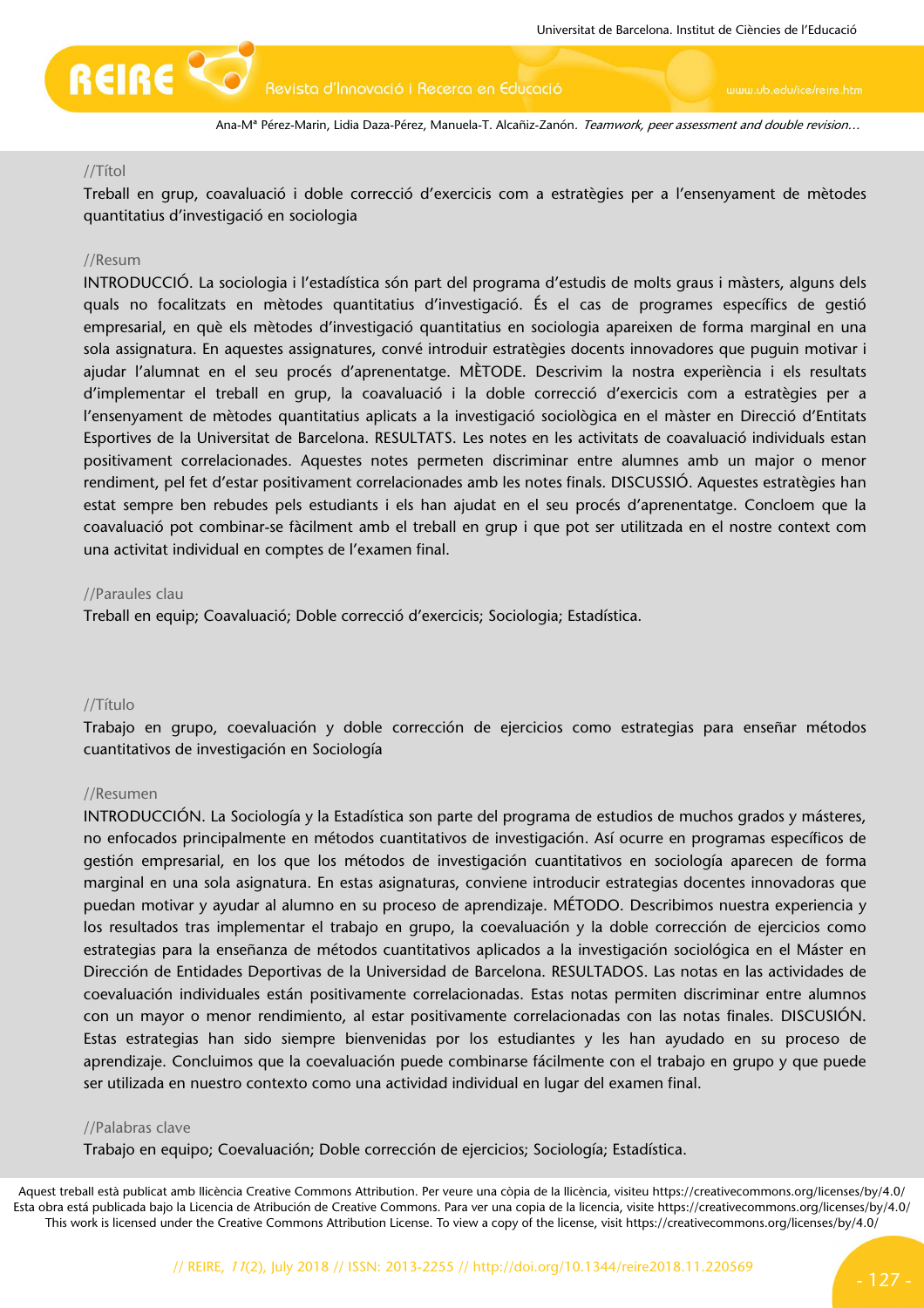

# 1. Introduction

In this paper, we present the results of implementing teamwork, peer assessment and double revision of assignments as strategies for teaching quantitative methods applied to sociological research. The experience took place in the Sport Business Management Master (SBMM) of the University of Barcelona and it is the result of many years (approximately seven) teaching that particular subject.

In our experience, students in specific business management masters are very often extremely heterogeneous in terms of their previous studies. We find that some of them have a poor background in statistics and sociology, while others have much more knowledge. Additionally, some are poorly motivated to study sociology and statistics, because they do not see how the subjects are going to be useful to them in the future. In this context, the introduction of innovative techniques in university teaching helps to increase students' motivation and encourage their engagement in active learning. Deslauriers, Schelew and Wieman (2011) show that even when the master class is taught by a highly regarded and expert lecturer, the students' benefits in terms of learning are lower than in a more interactive context, even if the lecturer in the latter case is a post-doctoral student with far less teaching experience. In the same context, Baepler (2014) shows that lecture time can be reduced through the introduction of active learning sessions without having a negative impact on student results.

Our teaching strategy has been inspired by team-based learning as a leading active learning methodology. Master classes play a minor role and they are substituted by activities devoted to interactions between small groups of students, who reinforce not only their knowledge and learning processes (Nordberg, 2008; Opdecam, Everaert and Van Keer, 2014; Shah, 2013), but also their interpersonal communication skills. A "cooperative learning" strategy, therefore, enhances the interconnection between students who, through their involvement in a common project, achieve better academic performance (Yamarik, 2007), increase their self-esteem, and foster their spirit of teamwork. Moreover, we think that, to some extent, such innovative teaching strategies may contribute to making them better professionals, since sociology and statistics provide particular skills and knowledge tools that will be necessary in their future life as managers of firms and organisations.

Regarding peer assessment, evidence shows that it contributes to increasing the participation and autonomy of students, as well as their responsibility towards their own learning process. Many authors (Planas et al., 2012) have stressed the positive effects of peer assessment, namely, that it improves student motivation, contributes to improving the students' understanding, control and autonomy of their learning process and in their professional activity, and increases their critical analysis capability (Topping, 2009; Van der Berg, Admiraal and Pilot, 2007). Studies on the perception of students (Planas *et al.*, 2012) have stressed that peer evaluation has positively contributed to their learning process, improving quality, and increasing their level of motivation and engagement (Gatfield, 1999; Paswan and Gollakota, 2004). It has also been proved that lecturers and students may differ in their opinion of the objectives of a particular activity and the evaluation criteria (Planas *et al.*, 2012). Therefore, it is necessary to explain in detail the evaluation criteria that they must follow, with the help of rubrics if necessary.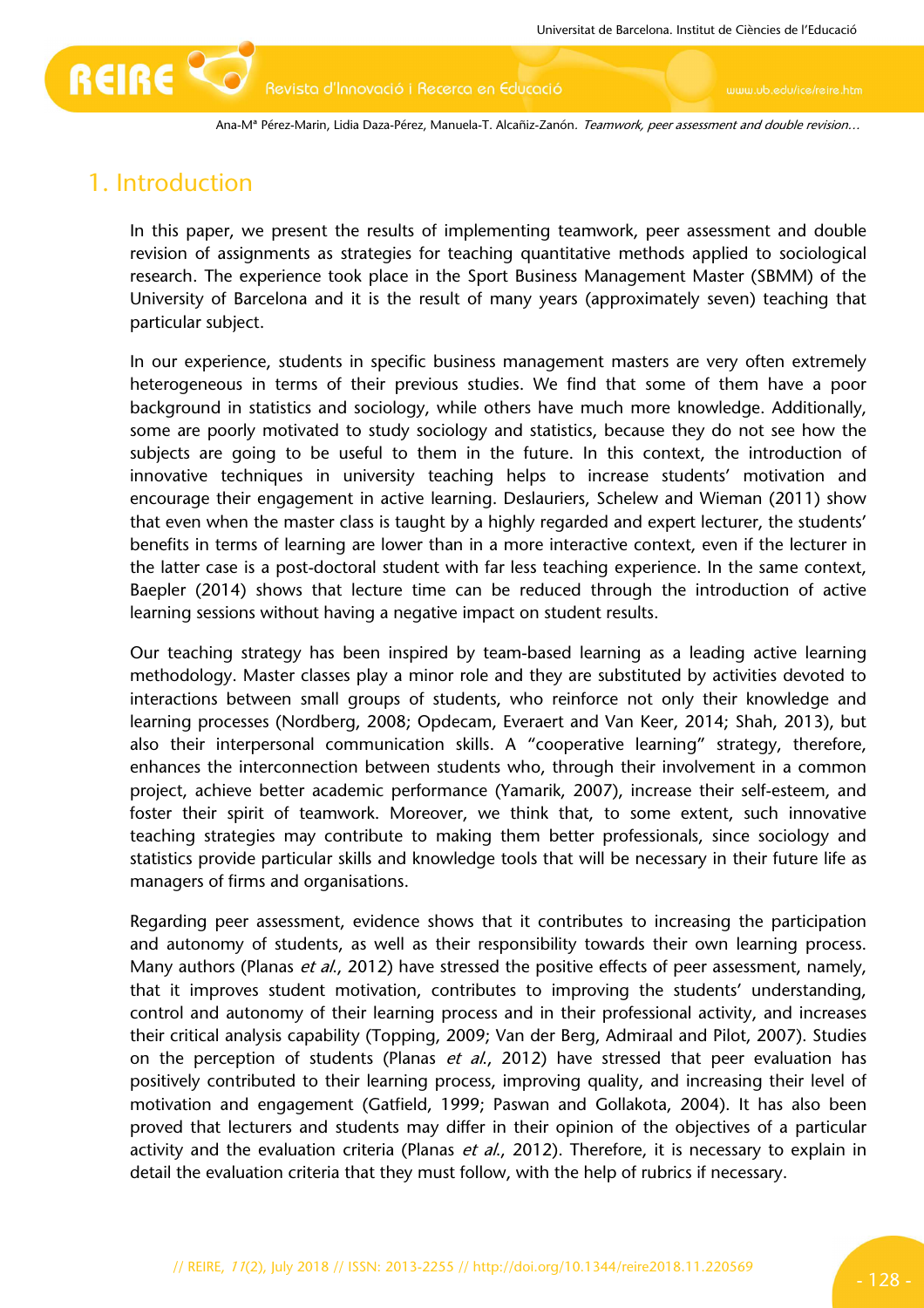

### The context

Each year approximately 25 students start the Sport Business Management Master (SBMM, which is an official master's programme of the University of Barcelona), and all of them enrol in the subject Quantitative Methods Applied to Sociological Research (QMASR), which is compulsory. From the beginning, we realised that it was advisable to adopt innovative techniques in the subject to facilitate the students' engagement in active learning. Our students are very heterogeneous in terms of their previous studies: most of them have completed a bachelor's degree in Physical Activity and Sports, but we also have students with bachelor's degrees in Business Administration, Law, Physiotherapy, Marketing and other Business programmes. Therefore, some students have a poor knowledge of statistics and sociology while others have a more comprehensive background. Additionally, students are also heterogeneous in terms of nationality, and sometimes the degrees from different countries are not equivalent. Hence, we found in some cases that students had studied sociology but with a focus on the reality of their own country.

From the beginning, we considered that teamwork was a good teaching strategy for the students and that it was advisable to gradually introduce further active learning strategies in addition to teamwork. The subject QMARS is taught in the first semester for 3 hours/week over four months. It is organised in two parts: Sociology (Part I) and Quantitative Research Methods (Part II). These two parts are taught by two different lecturers, one being a sociologist who teaches 1.5 hours/week of sociology and the other one being a statistician who teaches 1.5 hours/week of quantitative research methods. The content of the subject is focused on the survey as a research technique in the social sciences. There are a few master classes in each part that seek to present the theory necessary to apply the survey as a research method in sociology. Once the theory is presented, the students are organised in groups of 4 or 5 (the members of each group are decided by the students) and each group must carry out a complete survey-based sociological study. The topic of the research (related to the sociology of sport) can be chosen by each group, and it must be approved by the lecturers. Each team is asked to complete all the stages of a sociological study using a survey as a research technique (research project, questionnaire design, data analysis and presentation of the final report). Once the subject of their research has been chosen, each group must write and submit the following four assignments (each with a different deadline agreed upon according to the progress of their work over the semester):

- Research project (*assignment 1*): the research project consists of an introduction to the sociological topic, motivation, objectives, references and sample design of the survey (25% of the final mark)
- Survey design (*assignment 2*): students design the questionnaire that the individuals in the sample must answer. The questionnaire must fulfil the objectives established in the research project (25% of the final mark)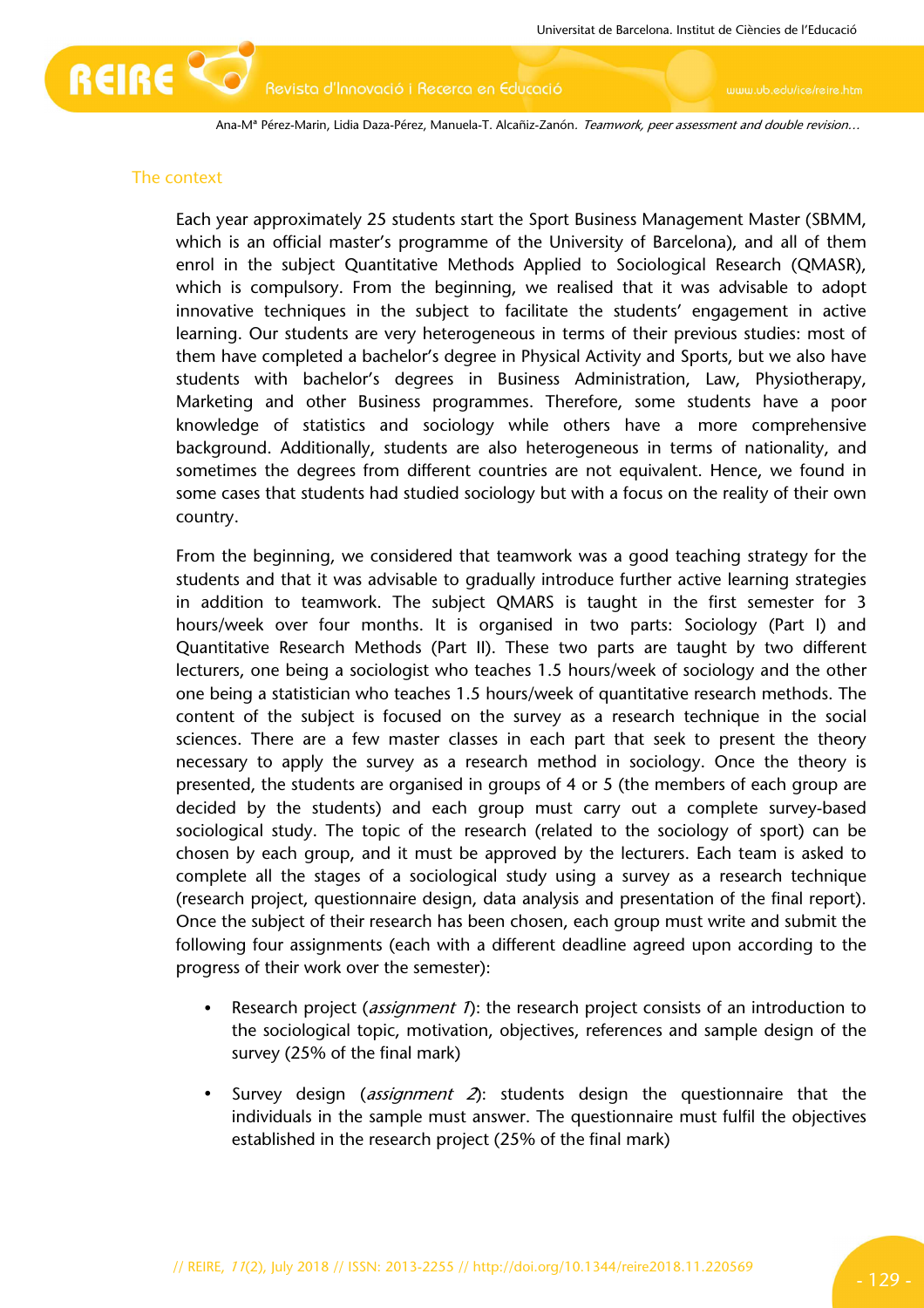

Data analysis and presentation of the final report (*assignment 3*): Initially, the third assignment included the real collection of data (by carrying out the corresponding interviews using the questionnaires designed in *assignment*  $2$  as well as the corresponding data analysis and the presentation of the final report. We realised, however, that due to time constraints (which resulted in practical and logistical problems in doing the interviews) it was better to change the approach. Now, a sociological database based on a survey is provided to students. Each group of students must do the data analysis of a specific part of the data set. Finally, each group must write and submit a final report on the data analysis they have carried out and do a public presentation of their report. The data analysis provides 12.5% of the final mark. It is done in groups. The oral presentation represents 6.25% of the final mark and it is also done in groups, but evaluated individually by the lecturers.

The first two assignments are each 25% of a student's final mark. The last assignment is 18.75% of the final mark (with the data analysis being 12.5% and the oral presentation being 6.25%). Additionally, there is a final exam, which is 25% of the final grade. The remaining 6.25% comes from the peer-assessment activities, which will be explained in detail in section 3, and it is an individual mark. Therefore, not all students who are part of the same team receive the same mark for each assignment, as their contribution, engagement and attitude in each assignment are considered separately.

### 2. The objectives

In this context, our main objective is to increase students' motivation for learning quantitative methods for sociological research by using innovative techniques that facilitate their engagement in active learning. In this sense, it is essential to analyse the feedback from our students (specifically on the innovation techniques which are implemented) and also their final grades. Additionally, we want to investigate the relationship between their performance in individual activities vs. group activities. In order to do so, we analyse the grades of our students in each part of the evaluation system (teamwork assignments, peer assessment, oral presentation, final exam) and calculate the correlations among them. This analysis provides us with relevant information for consideration in the definition of the teaching approach and evaluation system. Finally, we also want to know the opinions of our students about our teaching approach, specifically regarding peer assessment, as we think their views play a very important role in our teaching strategy.

# 3. Methodology

Teamwork was the first innovative teaching strategy we applied in the subject, and it worked very well for this group of students from the beginning. However, we realised that it was advisable to apply additional teaching strategies in order to increase their engagement and motivation.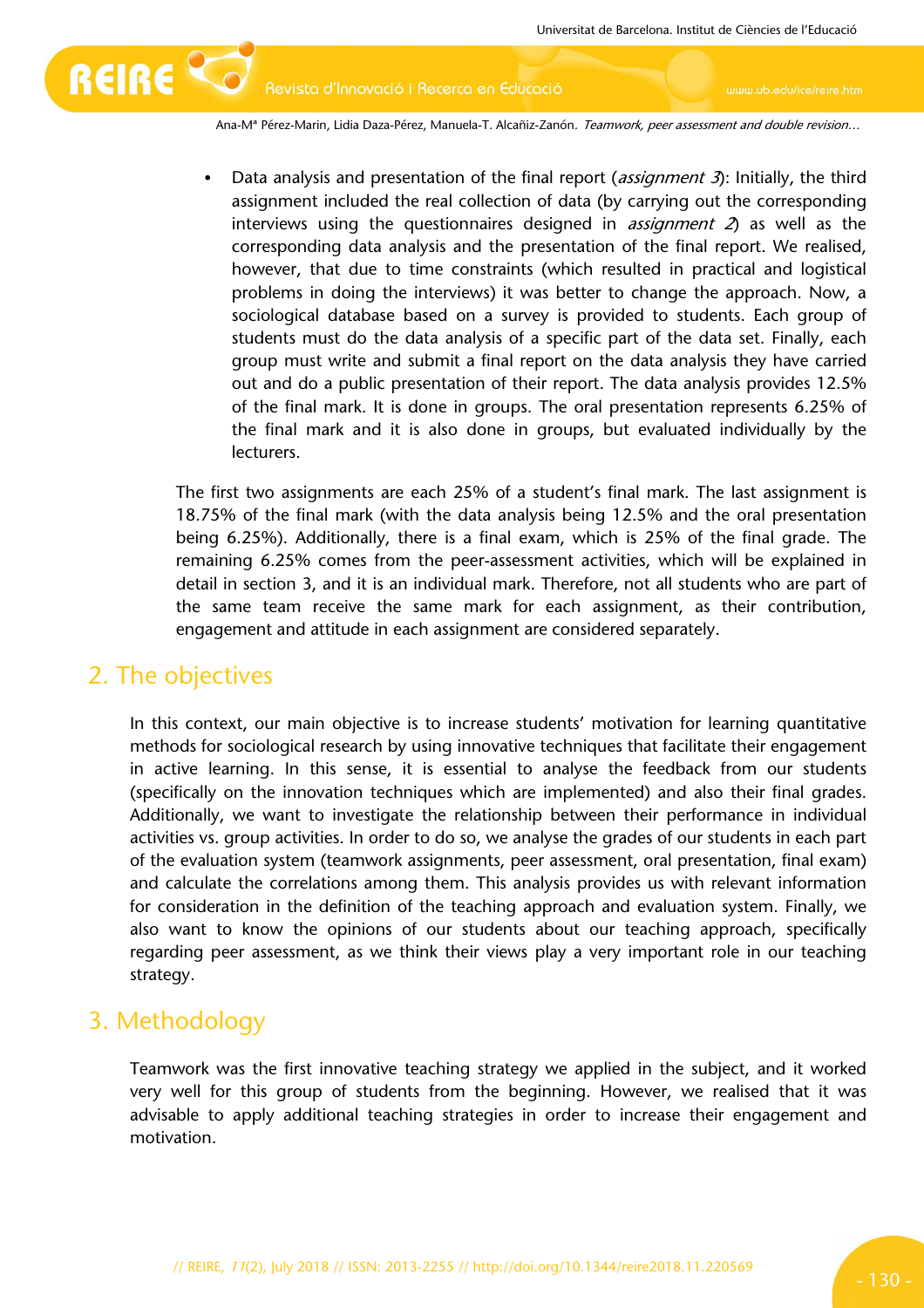

As noted earlier, peer assessment has also been applied in the context of our subject. Peer assessment consists of a process through which groups of individuals rate their peers (Dochy, Segers and Sluijsmans, 1999). We implemented peer assessment as follows. Once the first assignment (research project) was submitted, each assignment was evaluated by another group in the class. Thus, each group was evaluated by another group and also evaluated the assignment of another group (which also acted as an evaluator group). This does not necessarily mean that two groups evaluated each other. In fact, the lecturers now assign evaluator groups so that this does not happen. We then published all the submitted assignments in the virtual campus of the subject, so that each group could download and prepare the evaluation of the corresponding assignment. The evaluations are done individually. This means that each student in a group has to prepare their own evaluation, write it down in a document and submit the document to the lecturers. The lecturers provided the students with a document with guidelines to help them to carry out the evaluation. In the case of the first assignment, it is not a rubric properly speaking, only guidance on the sections and content that all research projects must have. Once the lecturers received the individual evaluations done by each student, there was a session in the classroom when each group met their corresponding evaluator group and they discussed the assignment. The sessions were always supervised by a lecturer, who played the role of moderator. Firstly, each student in the evaluator group was asked to discuss the assignment submitted by the group being evaluated, ask questions, make suggestions and so on. Then the members of the group being evaluated had the chance to reply and discuss the assignment with the evaluator group. Finally, the lecturers made their own evaluation and discussed or asked whatever was needed by the members of the group being evaluated. Approximately 30 minutes were required to carry out the peer-assessment session for each group. With the feedback received from the evaluator group and the lecturers, the group which was evaluated had the chance to improve the current version of its assignment and submit a final corrected version. Here the third innovation strategy took place: the double revision of assignments. The final mark received by students depended on the first version of the assignment they submitted and the final corrected version submitted after receiving feedback from the evaluator group and the lecturers. With the double revision of assignments, a student knew that if they were able to correct the assignment, the correction was going to be considered in their final mark. We think that it is a strong incentive for students to develop the capacity to correct their own mistakes and to learn from their own errors. If we do not give them the opportunity to correct and resubmit their assignment (with some kind of impact on their final mark), we think that most of them will forget what they have submitted, because they will think that they have already been evaluated and it is not worth looking at their assignment again.

This process was repeated again for the second and third assignments. Each group always evaluated the same group and was evaluated by the same group. We did the process in this way because the first and second assignments are closely related to each other and it is advisable for the same group to evaluate the two assignments of another group.

In the case of the third assignment, the public presentation of the data analysis was very important. In this case, each member of the group had to speak in the public presentation, as we were going to evaluate the final submitted report and their communication skills. In this case, each evaluator group had to evaluate both the final report and the public presentation of each member. To help students with the evaluation of the public presentation, we provided them with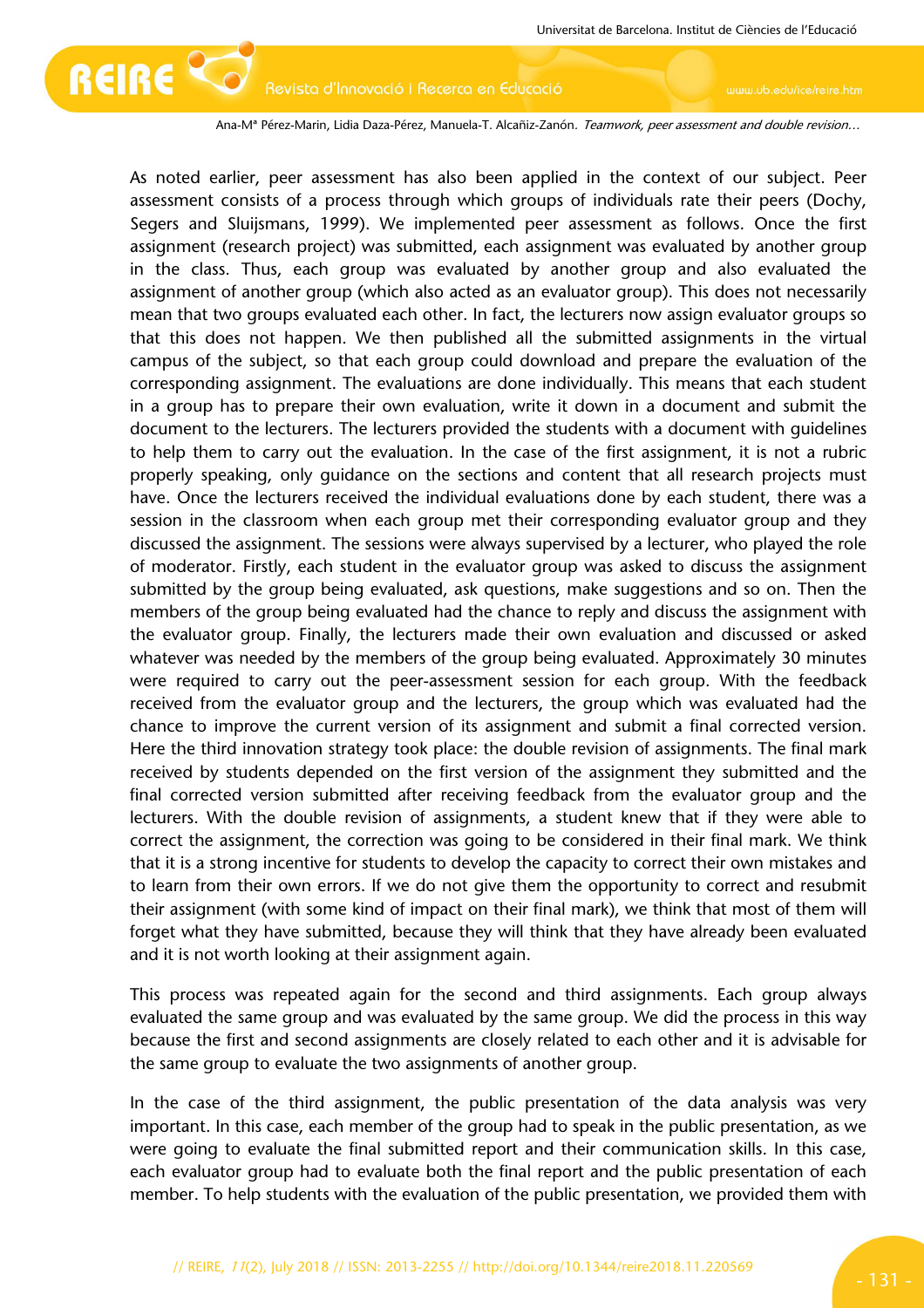

a rubric, which is available in the Appendix 1. The lecturers used the same rubric to evaluate the public presentation of each member of the group.

### 4. The results of our experience

We have applied the described teaching strategy with slight variations over the years. At first, only the lecturers gave feedback to each group after the submission of each assignment. Later, we decided to incorporate peer assessment in order to increase students' motivation and engagement in the subject, but we did so in a quite informal way and without considering it specifically in their final marks. Thus, the evaluator group was simply asked to review the assignment and provide some feedback, but most of the time the students did not properly review the assignment and only said that everything was fine and there was nothing to comment on. This situation changed when we specifically established in the marking system that their personal capacity to evaluate the assignments of other groups was going to be considered. Namely, their performance as evaluators was evaluated, marked and considered in their final grades (accounting for 6.25% of each student's final grade). We formally marked and considered peer assessment in the grades for the first time in the last academic year (2016-2017).

As noted earlier, we have been introducing innovative teaching strategies in this particular subject over many years based on student feedback and our own experience and intuition. We must say, however, that we have not used any formal tool or indicator to measure the impact of these innovation strategies. We think that one such tool could be an index that compares the average final grades of students in the subject historically with those obtained after the introduction of the innovation techniques. For the moment, we have not yet implemented such an index because traditionally we did not include a formal individual exam as part of the evaluation system. For many years, students were evaluated only through their grades on the teamwork assignments (assignments 1, 2 and 3). An exam was first introduced in the 2015-16 academic year, representing 25% of the final mark, and it was used again as part of the evaluation system in the last academic year 2016-17. We instituted the exam because it was advisable to have some formal individual test to manage free-rider problems. We consider the exam to be a relevant change. However, this latest modification in the marking system does not allow us at present to carry out a historical comparison of grades. For the next academic year, when the scoring system is well-established, we plan to carry out a comparison of results.

For the moment, we can describe the results of the academic grades obtained by students in the 2016-2017 academic year in each part of the evaluation system and we can analyse the correlations among them, which we think provide interesting conclusions. Additionally, we show the results of a questionnaire completed by students on their peer-assessment experience (see Appendix 2).

In order to obtain students' opinions of the peer-assessment experience, we designed a questionnaire. We asked students about the extent to which they agreed with a number of statements about the peer-assessment experience (developing critical capacity, motivation to study, subjectivity of the co-evaluators, etc.). The complete questionnaire is available in Appendix 1.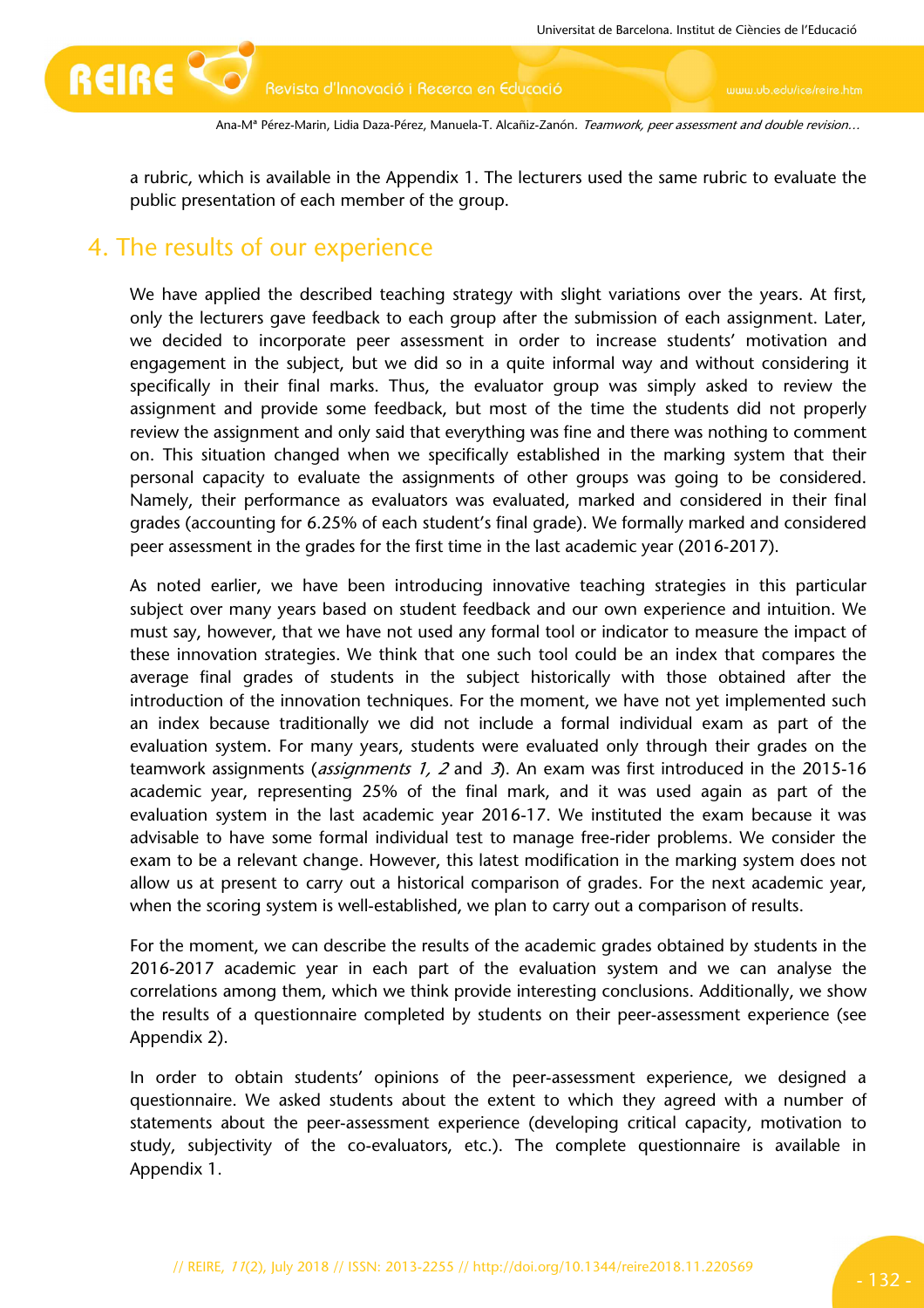

The questionnaire was completed by 20 students at the end of the last academic year. It was anonymous, so that the responses would be as honest and accurate as possible. The summary results of their responses appear in Table 1 and Figure 1.

| Table 1                                |      |           |                          |   |  |  |  |
|----------------------------------------|------|-----------|--------------------------|---|--|--|--|
| Results of questionnaire responses     |      |           |                          |   |  |  |  |
|                                        | Mean |           | Standard Minimum Maximum |   |  |  |  |
|                                        |      | deviation |                          |   |  |  |  |
| Q1: Developing one's critical capacity | 2.85 | 0.67      |                          | 4 |  |  |  |
| Q2: Learning from one's own and        | 3.50 | 0.51      | 3                        | 4 |  |  |  |
| others' mistakes                       |      |           |                          |   |  |  |  |
| Q3: Evaluators were less critical than | 3.05 | 0.76      |                          | 4 |  |  |  |
| the lecturer                           |      |           |                          |   |  |  |  |
| Q4: Evaluators were more subjective    | 2.80 | 0.77      |                          | 4 |  |  |  |
| than the lecturer                      |      |           |                          |   |  |  |  |
| Q5: Evaluation as motivation to study  | 2.60 | 0.94      |                          |   |  |  |  |
| Source: own elaboration.               |      |           |                          |   |  |  |  |

| Table 2                              |      |           |     |                 |  |  |
|--------------------------------------|------|-----------|-----|-----------------|--|--|
| Descriptive statistics of the grades |      |           |     |                 |  |  |
|                                      | Mean | Standard  |     | Minimum Maximum |  |  |
|                                      |      | deviation |     |                 |  |  |
| Peer-assessment/Coevaluation         | 6.45 | 2.54      |     | 9               |  |  |
| Exam                                 | 5.59 | 2.33      |     | 8.9             |  |  |
| Assignment 1-Project                 | 7.09 | 1.51      |     | 9               |  |  |
| Assignment 2-Questionnaire           | 6.52 | 1.64      | 3.5 | 8               |  |  |
| Assignment 3-Final report            | 6.45 | 2.54      |     | 9               |  |  |
| Oral presentation                    | 6.75 | 2.41      | 0   | 9               |  |  |
| Final score                          | 6.38 | 1.24      | 3.9 | 8.3             |  |  |
| Course our olaboration               |      |           |     |                 |  |  |

Source: own elaboration.

We see that the statement with the highest average score (where  $1 = totally disagree, 2 = mostly$ disagree,  $3 = \text{mostly}$  agree and  $4 = \text{totally}$  agree) is Q2 (peer assessment helped me to learn from my own and others' mistakes): 50% of respondents mostly agree with this statement and 50% totally agree. The statement with the second highest average score is Q3 (evaluators were less critical of the assignments than the lecturer), but none totally disagrees with the statement. Next, Q1 (peer assessment helped me to develop my critical capacity) and Q4 (evaluators were more subjective in the evaluation of my assignments than the lecturer) have almost the same average score, with one student responding that they totally disagreed with the corresponding statements. It is relevant to note that 80% of students mostly or totally agreed with statement Q1. Finally, the statement with the lowest average score is Q5 (peer assessment is a motivation to study the contents of the subject in more detail).

Table 2 shows the descriptive statistics for the grades in the subject, while Table 3 shows the correlation coefficients among the grades. The peer-assessment grade can be understood to some extent as a rating of a student's critical capacity. We see that our students, on average, obtained 6.45/10, which means that they have a medium/high critical capacity. The standard deviation is 2.54, the minimum mark is 1/10 and the maximum is 9/10, so there are quite extreme marks among individuals. We also see that the peer-assessment grade is positively correlated with the exam grade, and the correlation is highly significant. This means that those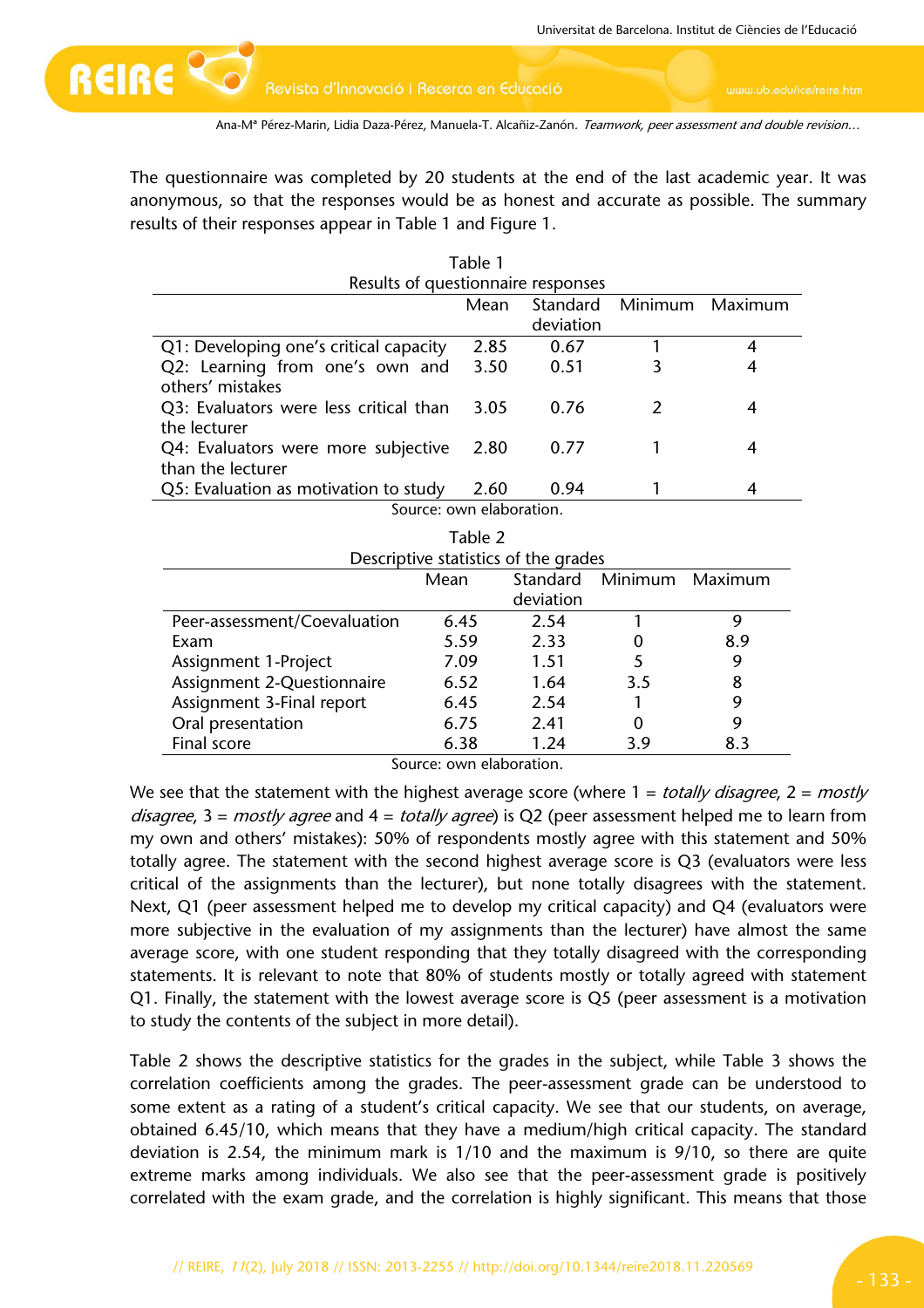

who have a higher critical capacity also had a higher performance on the final exam. This result allows us to conclude that the individual grades on peer-assessment activities could be used to distinguish between higher and lower performing students and, moreover, we could consider using peer assessment instead of the final exam in subsequent years. We also observe that the peer-assessment grade is positively correlated with the questionnaire grade (*assignment 2*) and the oral presentation grade, but these correlations are significant at the 10% significance level. Further, we see that the project (*assignment 1*) is the assignment with the highest average grades and the most homogeneous ones (all projects had a grade higher than or equal to 5/10), while the worse results were obtained in the exam. The correlation between the exam grade and the oral presentation grade is significant and positive. The correlation is also positive and significant between the project and the questionnaire (*assignment 2*), between the project and the report (*assignment 3*) and, finally, between the questionnaire and the report (*assignments 2* and  $3$ , respectively). In other words, the three assignments done by the students in groups are positively and significantly correlated among themselves. The correlation between peer assessment and oral presentation (also individual assignments) is also positive and significantly correlated at a lower significance level. We conclude that in subjects where the evaluation system is based on teamwork activities, it is extremely important to assess the individual performance of each member correctly and to provide tools to help the lecturer in that respect.

| ** significant coefficient at 10% level  |                        |           |                         |                                |                                 |                          |  |  |
|------------------------------------------|------------------------|-----------|-------------------------|--------------------------------|---------------------------------|--------------------------|--|--|
|                                          | Peer<br>assessmen<br>t | Exam      | Assignment<br>1-Project | Assignment 2-<br>Questionnaire | Assignment<br>3-Final<br>report | Oral<br>presentatio<br>n |  |  |
| Peer<br>assessment<br>(ind)              | 1                      | $0.65***$ | 0.21                    | $0.40*$                        | 0.35                            | $0.38*$                  |  |  |
| Exam (ind)                               |                        | 1         | $-0.25$                 | $-0.02$                        | 0.07                            | $0.50**$                 |  |  |
| Assignment 1-<br>Project (team)          |                        |           | 1                       | $0.82**$                       | $0.60**$                        | 0.08                     |  |  |
| Assignment 2-<br>Questionnaire<br>(team) |                        |           |                         | 1                              | $0.83**$                        | 0.21                     |  |  |
| Assignment 3-<br>Final report<br>(team)  |                        |           |                         |                                | $\mathbf{1}$                    | 0.11                     |  |  |
| Oral<br>presentation<br>(ind)            |                        |           |                         |                                |                                 | 1                        |  |  |

Pearson correlation coefficients among grades. \* significant coefficient at 5% confidence level,

Table 3

(ind): indicates individual assignment; (team): indicates team assignment

Source: own elaboration.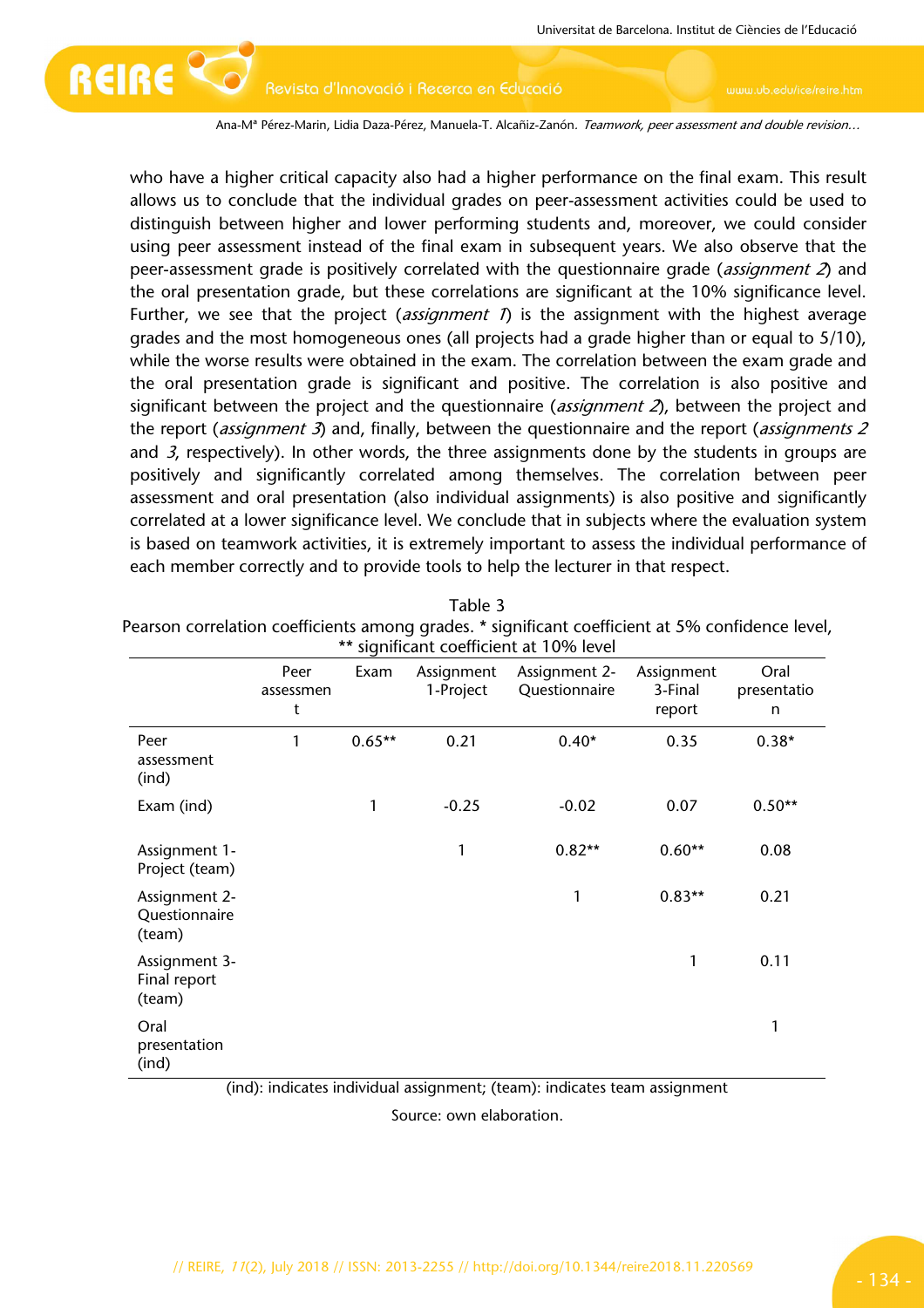

### 5. Discussion

In this paper we have described our experience of teaching quantitative methods for sociological research in business masters programmes over many years, during which we have gradually introduced relevant innovation strategies to address problems arising from students' lack of motivation and their heterogeneous backgrounds, among other factors. Specifically, we have introduced teamwork, peer assessment and the double revision of assignments. When analysing the grades obtained by our students in the last academic year (2016-2017), we observed a significant positive correlation first among teamwork activities and second among individual activities. In particular, we observed a high correlation between the grades in the peerassessment activities and the grades in the final exam. This result allows us to conclude that, in subsequent years, peer-assessment activities could be used instead of the final exam to distinguish between higher and lower performing students.

Evaluating how effective our experience has been is not easy, because it has been applied to a small group of students, approximately 25 each year, and because we have implemented changes and introduced new strategies in our teaching method and evaluation system almost every year. We must say that all of these changes have always been well-received by students, and our conclusion from their feedback, based on their responses, is that the changes have contributed to bringing statistics and sociology closer to them and increasing their motivation. In subsequent years, we plan to consolidate the teaching strategies currently applied in the context of this subject and to carry out a formal evaluation of these strategies. Specifically, we want to measure whether there is any correlation between the acquisition of individual critical capacity and team activities. Of course, we are open to introducing additional innovation strategies (based, for example, on the "learning by doing" methodology, making students do their presentations to different groups in order to improve their oral presentation skills) that could help students in their process of learning quantitative methods for sociological research.

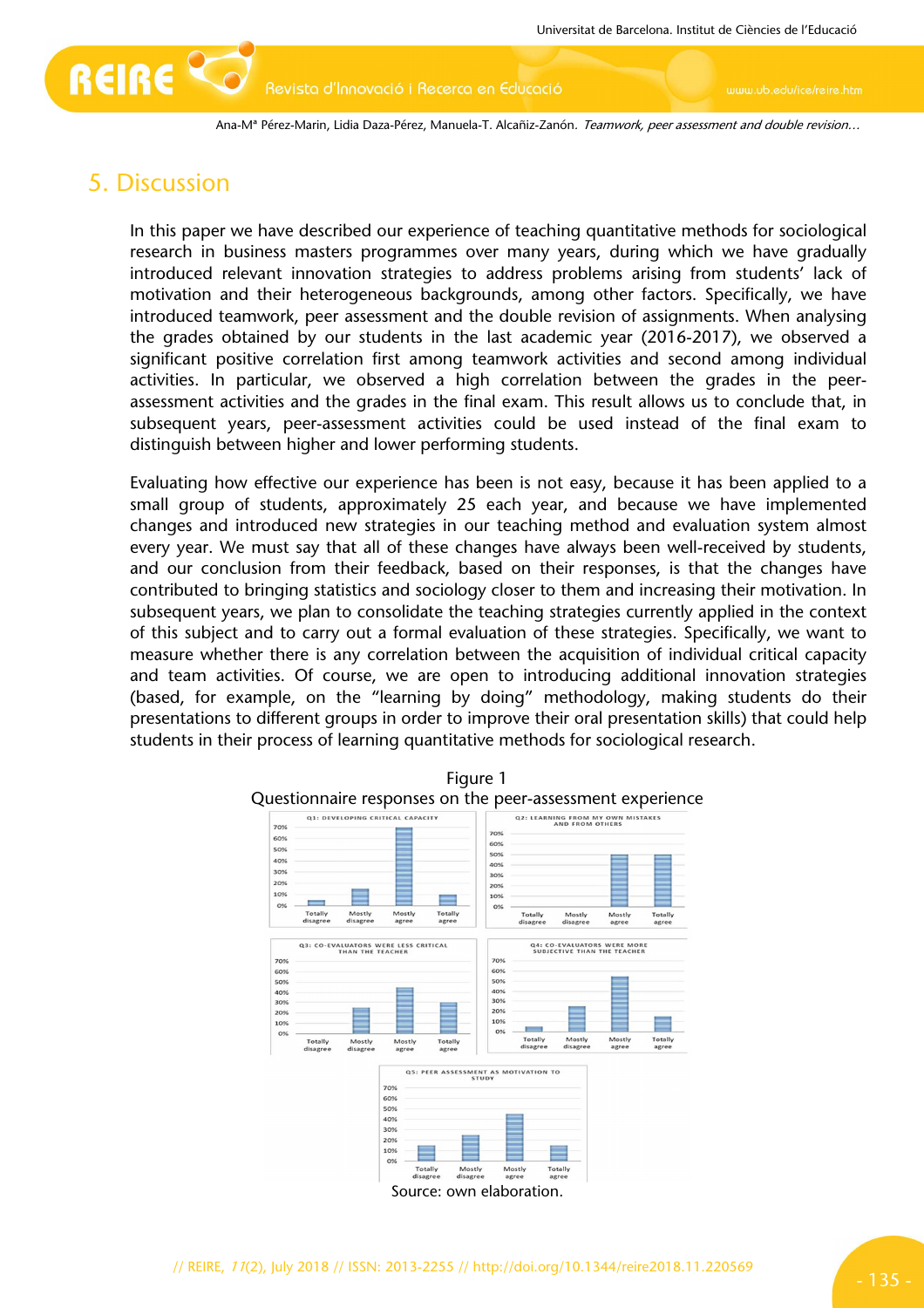

# <References>

Baepler, P. (2014). It's not about seat time: Blending, flipping, and efficiency in active learning classrooms. Computers and Education, 78, 227–236. https://doi.org/10.1016/j.compedu.2014.06.006

Deslauriers, L., Schelew, E., and Wieman, C. (2011). Improved Learning in a Large-Enrollment Physics Class. Science, 332, 862–864. https://doi.org/10.1126/science.1201783

Dochy, F., Segers, M., and Sluijsmans, D. (1999). The Use of Self-, Peer, and Co-assessment in Higher Education: A Review. Studies in Higher Education, 24(3), 331-350. https://doi.org/10.1080/03075079912331379935

Gatfield, T. (1999). Examining Student Satisfaction with Group Projects and Peer Assessment. Assessment and Evaluation in Higher Education, 24(4), 365–377. https://doi.org/10.1080/0260293990240401

Nordberg, D. (2008). Group projects: More learning? Less fair? A conundrum in assessing postgraduate business education. Assessment & Evaluation in Higher Education, 33, 481-492. https://doi.org/10.1080/02602930701698835

Opdecam, E., Everaert, P., and Van Keer, H. (2014). Preferences for Team Learning and Lecture-Based Learning among First-Year Undergraduate Accounting Students. Research in Higher Education, 55, 400–432. https://doi.org/10.1007/s11162-013-9315-6

Paswan, A. K., and Gollakota, K. (2004). Dimensions of Peer Evaluation, Overall Satisfaction, and Overall Evaluation: An Investigation in a Group Task Environment. Journal of Education for Business, 79, (4), 275–231. https://doi.org/10.3200/JOEB.79.4.225-231

Planas, A., Arbat, G., Feliu, L., Fraguell, R. M., Montoro, L., Pujol, J., Roura-Pascual, N., Suñol, J. J., and Zamora, L. M. (2012). Experiencia interdisciplinar de coevaluación: la percepción de los estudiantes de la Universidad de Girona, CIDUI 2012. Recovered from: http://www.cidui.org/revistacidui/index.php/cidui/article/view/413

Shah, S. Z. A. (2013). The use of group activities in developing personal transferable skills. Innovations in Education and Teaching International, 50, 297–307. https://doi.org/10.1080/14703297.2012.760778

Topping, K. (2009). Peer Assessment. Theory into Practice, 48(1), 20–27. https://doi.org/10.1080/00405840802577569

Van den Berg, I., Admiraal, W., and Pilot, A. (2007). Peer Assessment in University Teaching: Evaluating Seven Course Designs. Assessment & Evaluation in Higher Education, 31(1), 19-36. https://doi.org/10.1080/02602930500262346

Yamarik, S. (2007). Does cooperative learning improve student learning outcomes? Journal of Economic Education, 38, 259-277. Recovered from: https://www.jstor.org/stable/30042780

Villasante, T. R. (1998). Cuatro redes para mejor vivir. Buenos Aires: Lumen.